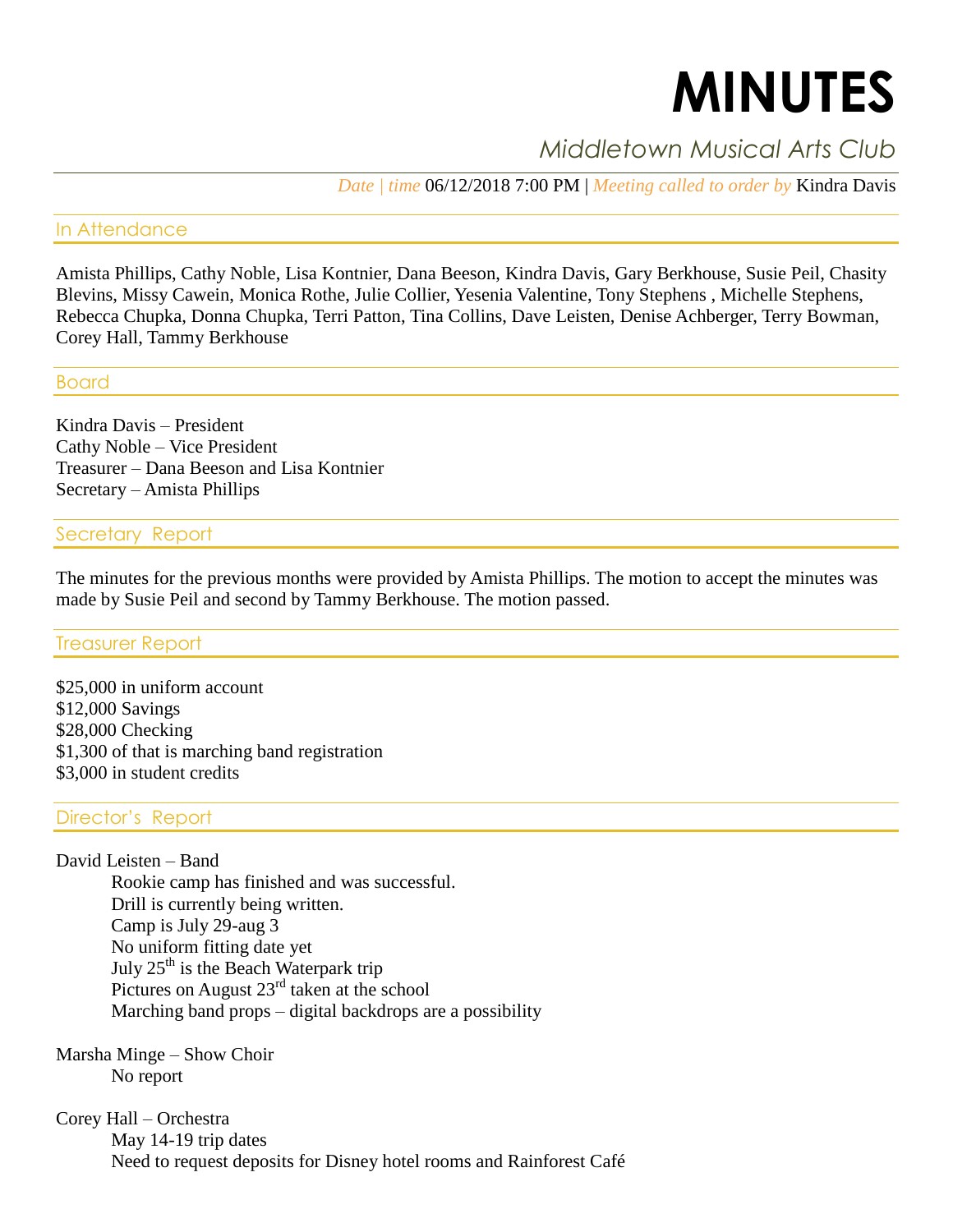Have tax exemption for Florida \$136 per room a night Need deposit of \$4,488, refundable up to 60 days before \$440 for Rainforest Café deposit Requesting \$4,928 from the boosters to cover deposits Chasity made motion, Cathy seconded, the motion passed

Stephanie Miller – Guard No report

# Committee Reports

Committee reports Maintenance & Transportation – Chuck Blevins & Gary Berkhouse Trailers need to be moved to the high school Uniforms & Costumes – Tammy Berkhouse All uniforms washed and back in trailer Kohls will be sending a check for \$1,000 for the participation of their volunteers Uniform fittings will most likely be held in the current band room, locations still being considered Hospitality & Celebrations – Tammy Berkhouse No report

Concessions – Chasity Blevins & Cathy Noble

Emails from Aaron Zupka with the home football and basketball games 2 additional games Aug 10 football scrimmage – will go to Athletic Boosters Tournament Jan 19 for basketball – will stay with MMAC Concession stand cleaning will take place the week before the game.

Website & Publicity – Kindra Davis Website being updated frequently with schedules and forms.

Ways & Means – Cathy Noble All documents for the ways & means committee has been saved for the next committee leader

Policy & Regulations – No update

# Old Business

Uniforms have been set aside for Kenzel Patterson to use for creative purposes. Dave Leisten will ask for donations from the school board in the new fiscal year.